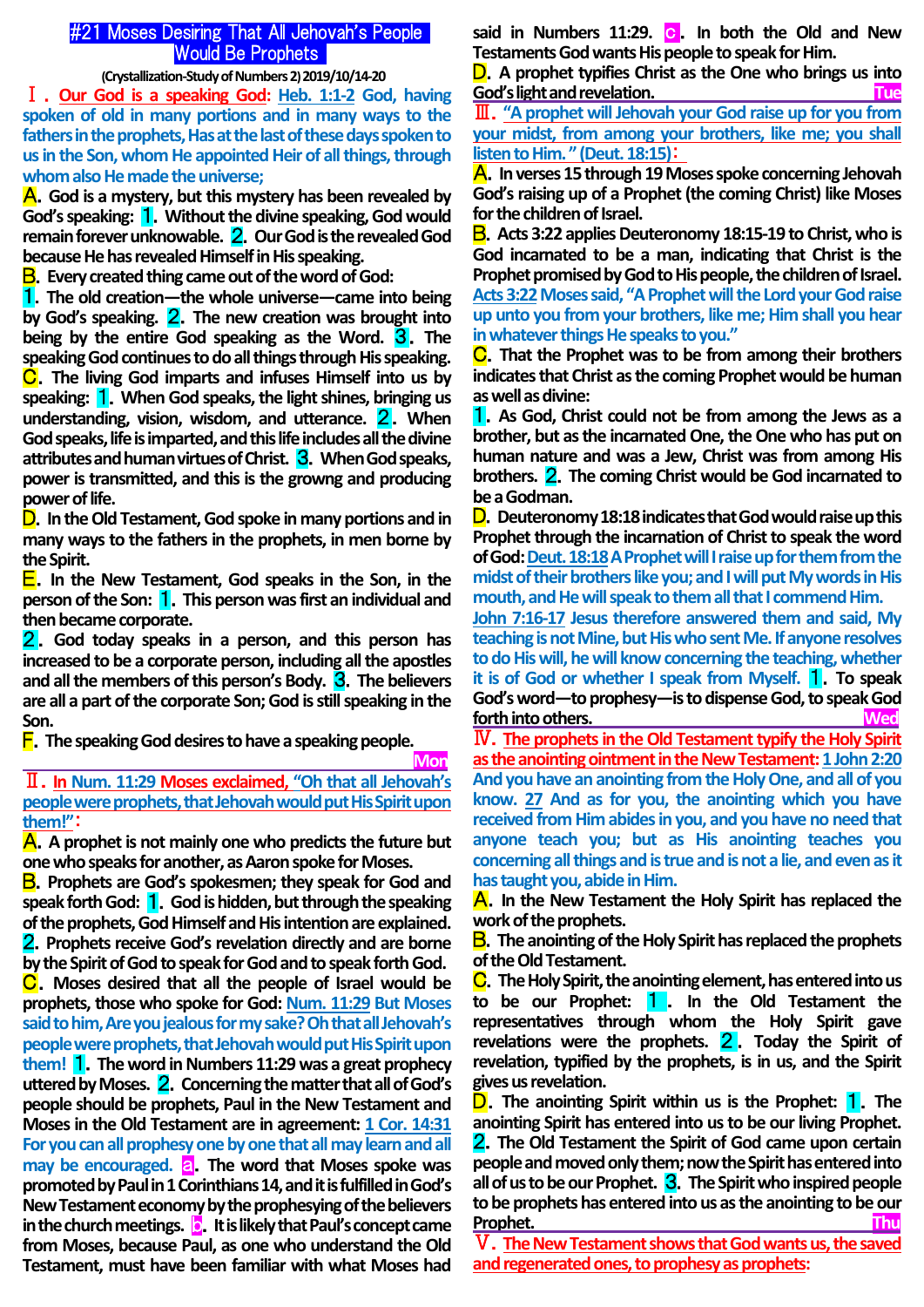**1 Cor. 14:3 But he who prophesies speaks building up and encouragement and consolation to men. 5 I desire… especially that you would prophesy; …that the church may receive building up. 31 For you can all prophesy one by one that all may learn and all may be encouraged.** 

A.**Prophesying is the excelling gift produced in the growth in life through the enjoyment of Christ for the building up of the church.**

B.**The New Testament believers are saved by God to be kings, priests, and prophets who prophesy for God.** 1. **Regenerated and saved persons are able to prophesy for God.** 2.**God desires that each of the believers prophesy, that is, speak for Him and speak Him forth. 3.** God wants to speak **within us and through us according to the principle of incarnation.**

C.**Speaking for God and speaking forth God are speaking by the Spirit of God; the Spirit is always ready to speak with us and through us.**

D.**To prophesy in the sense of telling for and telling forth speaking for God and speaking forth God—requires much growth in life:** 1.**For this, we need to know God and experience Christ.** 2 . **If we do not have the adequate knowledge of God and experience of Christ, we do not have anything to say for Him, and we cannot speak Him forth.**

E.**The main work of the New Testament prophets is for**  building up, encouraging, and consoling others.

F.**The goal of prophesying in the church meetings is the building up of the church as the Body of Christ. 1 Cor. 14:12So also you, since you are zealous of spirits, seek that you may excel for the building up of the church.**

G.**Prophesying requires the three constituting elements of prophesying:** 1.**A knowledge of the Word of God—the human element of learning.** 2.**The instant inspiration of the Holy Spirit—the divine element of inspiration. 1 Cor. 14**:**32 And the spirits of prophets are subject to prophets;** 3.**A vision concerning God's interest and economy, concerning the church as the Body of Christ, concerning the local churches, concerning the world, concerning the individual saints, and even concerning ourselves—the view through the enlightening of the divine light. Eph. 1:17 That the God of our Lord Jesus Christ, the Father of glory, my give to you a spirit of wisdom and revelation in the full knowledge of Him,**

**H**. If we are going to prophesy, we need to live a prophesying **life:** 1.**We need to be revived every morning: Prov. 4:18But the path of the righteous is like the light of dawn, Which shines brighter and brighter until the full day.**

a.**The path of the righteous is like the dawn that becomes brighter and brighter until noontime; this is according to the natural law in God's creation, and we have to go along with it.**  b.**In Lamentations 3:22-24 Jeremiah says that the Lord's**  compassions are fresh and new every morning. Lam. 3:22 It is **Jehovah's lovingkindness that we are not consumed, For His compassions do not fail; 23 They are new every morning; Great is Your faithfulness. 24 Jehovah is my portion, says my soul; Therefore I hope in Him.** 2.**We also need to live an overcoming life every day by fellowshipping with the Lord moment by moment, by walking according to the spirit, and by speaking the word (the Lord) in season and out of season. Sat**

**Crucial Point**⑴**:Pray-read the Word of the Bible, hearing the word of Rhema and speak out to build God's new creation, the church**

**OL1: Our God is a speaking God. The living God imparts and infuses Himself into us by speaking. When God speaks, the light shines, bringing us understanding, vision, wisdom, and utterance. OL2: When God speaks, life is imparted, and this life includes all the divine attributes and human virtues of Christ. When God speaks, power is transmitted, and this is the growing and producing power of life. OL3: Moses desired that all the people of Israel would be prophets, those who spoke for God. Concerning the matter that all of God's people should be prophets, Paul in the New Testament and Moses in the Old Testament are in agreement.**

**The book of Hebrews begins with God speaking…. God has spoken! Praise Him! It is absolutely not a small thing that God has spoken. Without speaking God is mysterious. But He has revealed Himself in His speaking. He is no longer mysterious. Now He is the revealed God. We have a speaking God, and this speaking God desires to have a speaking people. God desires to speak, and His Spirit is waiting for us to speak. If all the millions of Christians in the United States would speak for God and Christ every day, the whole earth would be overturned. However, … the habit of Christians is to go to church simply to listen to one speaker. We all need to rise up and overthrow this custom.**

**When we come to the church meetings, we must speak. There is more than one way to speak. Shouting, singing, praising, and praying are all different kinds of speaking….We should not begin the meeting in the meeting hall but in our dining room, living room, or bedroom. When we are preparing to come to the meeting, we should begin to sing, and on the way to the meeting, we should come singing, praising, praying, and shouting. Moses predicted little. It was the same with Isaiah, Jeremiah, and Ezekiel. Their books actually contain very few predictions but rather are full of speaking forth God, speaking for God, and speaking God directly. …Prophecy in New Testament Greek means a kind of speaking of God.** …**To prophesy is mainly to speak for Christ, to speak Christ forth, to speak Christ out.**

#### **Application to young people and college students**

**Please realize that our God is the speaking God and He created all things through speaking and He is building the church which is the new creation through speaking. Without God's speaking, there is no creature (old creation) and new creation can not exist. You should pray-read the words in the Bible as God's speaking and listen to God's present and instant speaking. John6:63 It is the Spirit who gives life; the flesh profits nothing; the words (Rhema word, the instant word) which I have spoken to you are spirit and are life. God is speaking to you now through your praying over the Word of God, the Bible. So please learn how to change the constant word of God, the logos, into God's present speaking, the Rhema, through pray-reading.** 

**The Bible is really full of prayer and it is a book of prayer. The best prayer is to pray by using the words of the Bible. Please train yourself to pray the Word since you are young. Of course, you can let God know your requests and fellowship with God in an intimate way. Phil.4:6 In nothing be anxious, but in everything, by prayer and petition with thanksgiving, let your requests be made known to God; But without praying**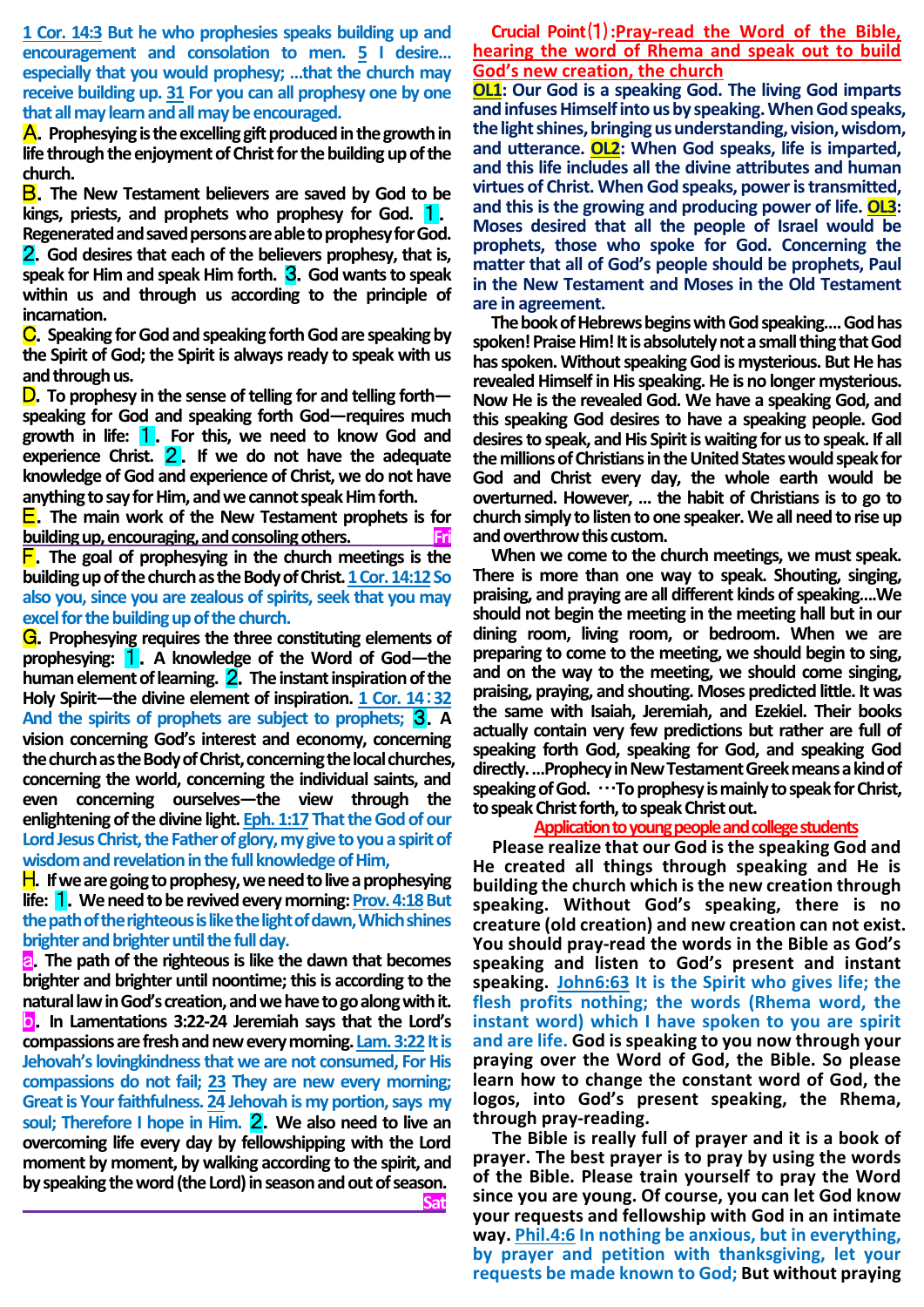**the Word, your requests would always remain low level. For instance, "Lord, let me get good grade in an easy way" or "Let me go to the good university to get good job to be rich". But Nehemiah read the Bible and saw their situation and prayed like this: Neh.1:5 …O Jehovah the God of heaven, the great and awesome God, who keeps covenant and lovingkindness with those who love Him and keep His commandments: 6 Let Your ear be attentive and Your eyes open to hear the prayer of Your servant, which I pray before You now day and night, concerning the children of Israel, Your servants, while I confess the sins of the children of Israel that we have sinned against You. Indeed, I and the house of my father have sinned; 8 Remember now the word that You commanded Moses Your servant, saying, If you are unfaithful, I will scatter you among the peoples; 9 But if you return to Me and keep My commandments and perform them, though your outcasts are under the ends of heaven, from there I will gather them and bring them to the place where I have chosen to cause My name to dwell.**

**Following Nehemiah, if you train yourself to pray for God's interest by using God's word, you would be today's Nehemiah and speak forth God's word and become the vessel to carry out God's economy. Prayer**:**"Oh Lord Jesus, when I pray the Bible which is the word of God, you speak to me. Through pray-reading, let me hear the Rhema word, your present speaking to me. And by praying out the sense I received, let me speak forth God's word and build the church as the new creation. When all the brothers and sisters in the church speak God's word, the Body of Christ will be organically built up. Amen!"** 

**Crucial Point**⑵**:Receiving the revelation of Christ and the church through the inward spirit of reveration to speak out** 

**for building up, encouraging, and cosoling people OL1: The prophets in the Old Testament typify the Holy Spirit as the anointing ointment in the New Testament. OL2: The Spirit who inspired people to be prophets has entered into us as the anointing to be our Prophet.**

**Deuteronomy 18:18 indicates that God would raise up this Prophet through the incarnation of Christ to speak the word of God. When the Lord Jesus came, He surely spoke God's word. To speak God's word is to dispense God, to speak God forth into others. As the firstborn Son of God being the Word of God is God's oracle for the speaking and dispensing of God to carry out His eternal economy, so the many sons of God being members of the Word of God are God's oracle, speaking and dispensing God for the spreading of God and the increase of Christ. The firstborn Son of God is the oracle of God, and we are the many sons. This means that all the sons are God's oracle so that God may have a spread and Christ may have an increase.**

**In the Old Testament the representatives through whom the Holy Spirit gave revelations were the prophets. Today the Spirit of revelation, typified by the prophets, is in us, and the Spirit gives us revelations directly.…The Spirit who inspired people to be prophets in the Old Testament is now the Spirit as the anointing ointment within all of us. Since the Spirit is anointing us from within, we no longer need an outward representative to be our prophet.**

**In the New Testament the Holy Spirit has replaced the work of the Old Testament prophets. Today we have prophets in the church. Some can prophesy, while others can exhort and comfort. But we do not have personal prophets to come and tell us what we should do…. Everyone can knowGod directly** 

**and be led of God and know God's will directly.…The New Testament church does not need any spiritual giants to act as personal prophets to teach others what they should do. That is the work of the Holy Spirit, not the work of the prophets. The main work of the New Testament prophets is for building up, encouraging, and consoling men.**

**Application to the young working saints and graduate students**

**During the time of the Old Testament, the Sprit of God inspired the prophets to speak the Word of God to the God's people. In the New Testament, this function of the prophets is replaced by the spirit of revelation dwelling in you. So you can fellowship with the Lord to receive the revelation by exercising your spirit mingled with your inward prophet, the Spirit of the revelation. Hallelujah! Praise the Lord!**

**A brother's testimony : While I was in the U.S. based major medical device company, I attended the various important business meeting and have been requested to make many important decisions promptly there. In such cornered situation, I recall Nehemiah 2 where Nehemiah talked with the king while he pray to the God of heaven. So I pray as Nehemiah did.**

**Nehemiah 2:1 Then in the month of Nisan, in the twentieth year of Artaxerxes the king, while wine was being set before him, I took up the wine and gave it to the king. Now I had never been sad in his presence. 2And the king said to me, Why is your face sad, since you are not ill? This is nothing other than sadness of heart. Then I was greatly frightened. 3And I said to the king, May the king live forever! Why should my face not be sad, when the city, the place of my fathers' graves, lies in waste and its gates are consumed within fire? 4And the king said to me, What do you request? So I prayed to the God of heaven. 5And I said to the king, If it please the king and if your servant has found favor before you, that you would send me to Judah to the city of my fathers' graves that I may rebuild it.**

**As I make my decision after praying to God for a few seconds and then talked to the executives of the U.S. headquarter about it, I was able to turn 180 degree around the difficult situations and I won to obtain a large amount of investment. In this way, everything I have decided and spoken in the spirit of faith by fellowshipping with the Lord are all blessed. Hallelujah! In my inward, the spirit of revelation, today's prophet, is dwelling. Training to prophesy every week in my church life can perfect me and also can make me a useful vessel to my company.**

**Prayer: "O Lord Jesus, as one of many sons of God, I have God's oracle in me. Thanks to the Lord that the prophet, the spirit of the revelation, is now dwelling in me. In my business life, and in my church life, help me to exercise my spirit mingled with the spirit of revelation and train prophesying, so that I can build up, encourage, and console other people. Amen!"**

**Crucial Point**⑶**:The life and preparation for the divine speaking OL1:** Speaking for God and speaking forth God are speaking **by the Spirit of God; the Spirit is always ready to speak with us and through us. OL2: If we do not have the adequate knowledge of God and experience of Christ, we do not have anything to say for Him, and we cannot speak Him forth. OL3: The main work of the New Testament prophets is for building up, encouraging, and consoling others**

**OL4: The goal of prophesying in the church meetings is the building up of the church as the Body of Christ**

**Prov. 4:18 But the path of the righteous is like the light of dawn, / Which shines brighter and brighter until the full day. Lam 3:22 It is Jehovah's lovingkindness that we are not**